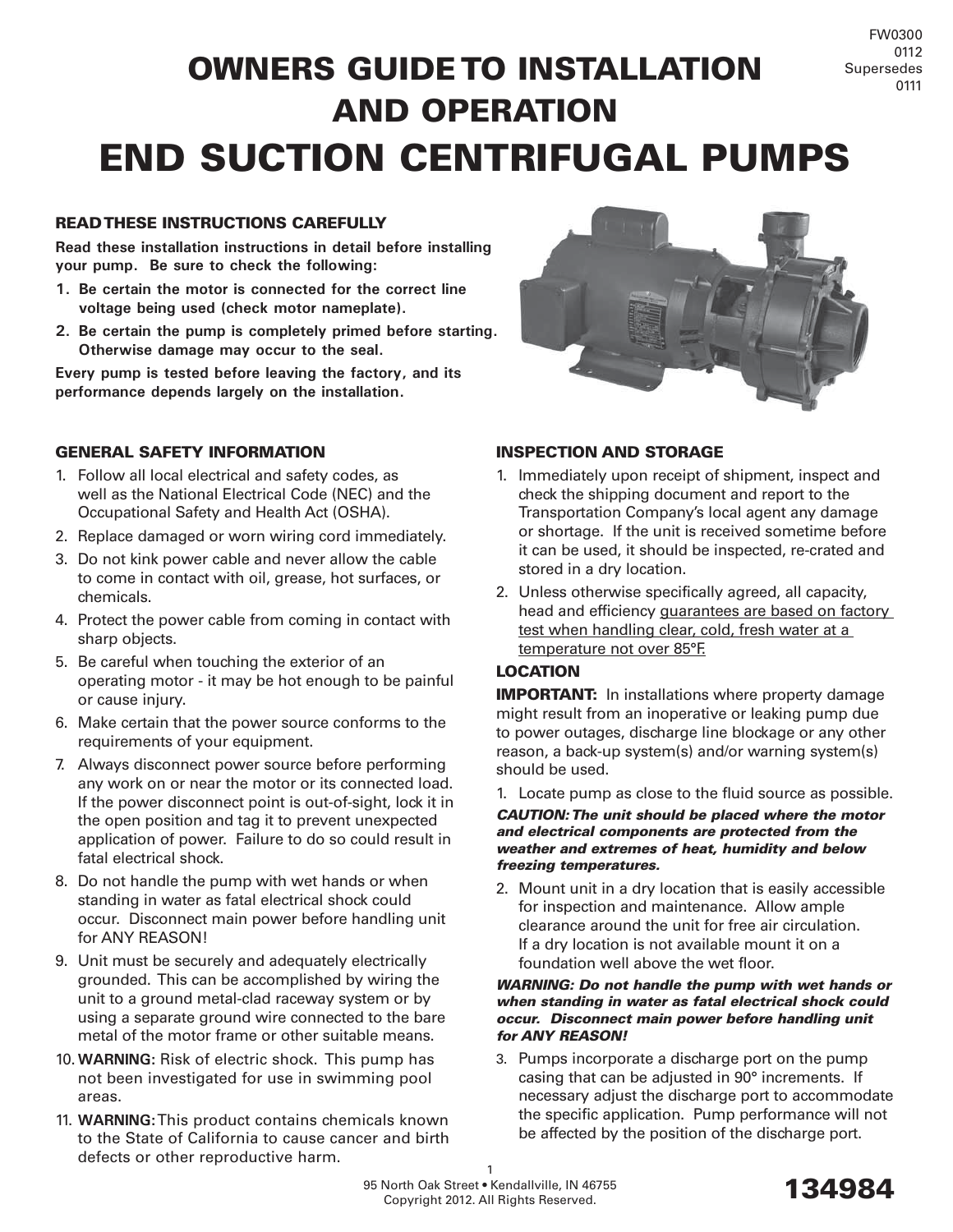# DIMENSIONS in INCHES



#### Figure 1

#### C22000 SERIES

| <b>Catalog Number</b>        |                    |           | <b>Motor</b>                |      |      |       |      |       |      |       |       |      |
|------------------------------|--------------------|-----------|-----------------------------|------|------|-------|------|-------|------|-------|-------|------|
| 1 Phase                      | 3 Phase            | НP        | <b>Frame</b><br><b>Size</b> | A    | в    | с     | D    | Е     | F    | G     | J     | К    |
| <b>SINGLE STAGE 3500 RPM</b> |                    |           |                             |      |      |       |      |       |      |       |       |      |
| C22131                       |                    | 3         | 182JM                       | 4.50 | 7.50 | 10.24 | 4.50 | 10.81 | 4.06 | 12.12 | 19.49 | 3.44 |
| —                            | C22133             | 3         | 145JM                       | 5.00 | 5.50 | 9.49  | 3.50 | 9.81  | 4.06 | 10.50 | 17.87 | 3.44 |
| C22151                       |                    | 5         | 184JM                       | 5.50 | 7.50 | 10.24 | 4.50 | 10.81 | 4.06 | 12.12 | 20.49 | 3.44 |
|                              | C22153             | 5         | 182JM                       | 4.50 | 7.50 | 10.24 | 4.50 | 10.81 | 4.06 | 12.12 | 20.49 | 3.44 |
| <b>TWO STAGE 3500 RPM</b>    |                    |           |                             |      |      |       |      |       |      |       |       |      |
| C22231                       |                    | 3         | 182JM                       | 4.50 | 7.50 | 12.49 | 4.50 | 10.81 | 6.31 | 12.12 | 20.49 | 3.44 |
|                              | C22233             | 3         | 145JM                       | 5.00 | 5.50 | 11.74 | 3.50 | 9.81  | 6.31 | 10.50 | 20.12 | 3.44 |
| C22251                       |                    | 5         | 184JM                       | 5.50 | 7.50 | 12.49 | 4.50 | 10.81 | 6.31 | 12.12 | 22.74 | 3.44 |
|                              | C22253             | 5         | 182JM                       | 4.50 | 7.50 | 12.49 | 4.50 | 10.81 | 6.31 | 12.12 | 22.74 | 3.44 |
|                              | C <sub>22273</sub> | $7 - 1/2$ | 184JM                       | 5.50 | 7.50 | 12.49 | 4.50 | 10.81 | 6.31 | 12.12 | 22.74 | 3.44 |

Dimensions shown above are approximate maximum dimensions for standard pumps equipped with open drip proof motors.

# SUCTION LIMITATIONS

- 1. Units are non self-priming. Normally after being primed the total suction lift of the pump is 15 feet.
- 2. Where liquids at or near their boiling points are being handled, the supply must be located above the suction, so that the available NPSH will be greater than that required by the unit.

#### PIPING

- 1. Do not use the pump as support to the piping. The pipe must be independently supported near the pump so that no strains will be transmitted to the unit. Failure to do so will cause premature pump failure and will void the warranty.
- 2. Suction and discharge sizes are selected for proper performance of the pumping unit and are not intended to determine the suction and discharge pipe sizes. Pipe sizes must be determined by the user based on the system requirements.
- 3. Install both a union and a gate valve (not furnished) on the suction and discharge side of the pump for service convenience.

#### *CAUTION: Do not use a globe or other restricting type of valve at the discharge. Globe valves seriously restrict the capacity of the pump.*

4. All joints and connections should have pipe sealing compound (male threads only) applied and drawn up tightly.

# *CAUTION: The entire system must be air and water tight for efficient operation.*

#### SUCTION PIPING

- 1. Suction piping should be short in length, as direct as possible, and never smaller in diameter than the pump suction opening.
- 2. Use galvanized piping, rigid plastic or other suitable pipe that will not collapse under suction.
- 3. The suction pipe should slope upward to the pump inlet. A horizontal suction line must have a gradual rise to the pump. Any high point in the pipe will become filled with air and thus prevent proper operation of the pump. When reducing the piping to the suction opening diameter use an eccentric reducer with the eccentric side down to avoid air pockets. Never use a straight taper reducer in a horizontal suction line, as it tends to form an air pocket in the top of the reducer and the pipe.

# Valves in Suction Piping

1. If the pump is operating under static suction lift conditions, a foot valve may be installed in the suction line to avoid the necessity of priming each time the pump is started.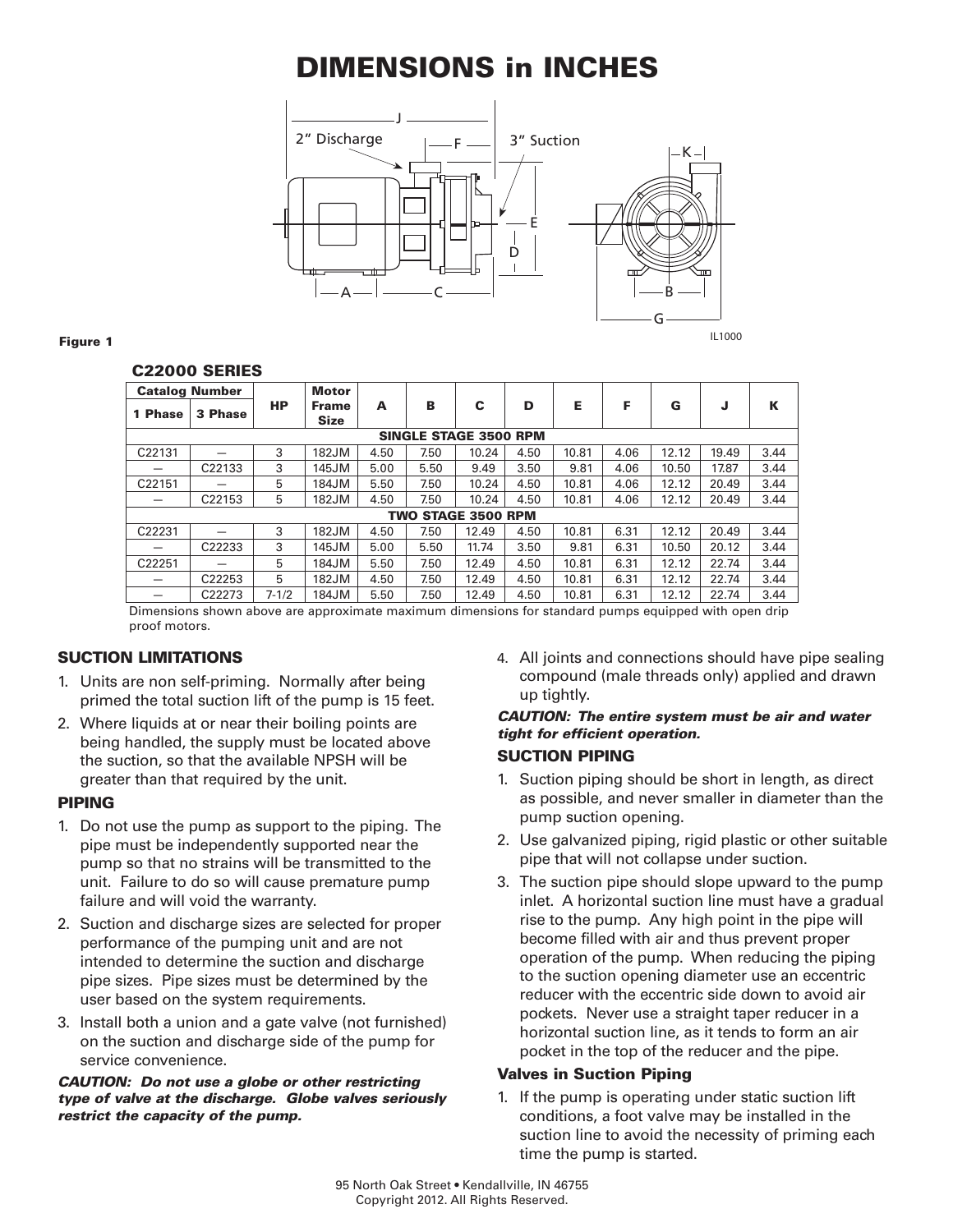- 2. When foot valves are used, or where there are other possibilities of "liquid hammer", close the discharge valve before shutting down the pump.
- 3. The pump must never be throttled by the use of a valve on the suction side of the pump. Valves should be used only to isolate the pump for maintenance purposes, and should always be installed in positions to avoid air pockets.

#### DISCHARGE PIPING

On long horizontal runs it is desirable to maintain as even a grade as possible. Avoid high spots, such as loops, which will collect air and throttle the system or lead to erratic pumping.

# Valves In Discharge Piping

A check valve and gate valve should be installed in the discharge. The check valve, placed between the pump and the gate valve, protects the pump from excessive pressure, and prevents liquid from running back through the pump in case of power failure. The gate valve is used in priming and starting, and when shutting the pump down.

#### Pressure Gauges

Properly sized pressure gauges can be installed in both the suction and discharge openings in the gauge taps which are provided. The gauges will enable the operator to easily observe the operation of the pump, and also determine if the pump is operating in conformance with the performance curve. If cavitation, vapor binding or other unstable operation should occur, widely fluctuating discharge pressure will be noted.

# ELECTRICAL CONNECTIONS **GROUNDING**

- 1. To reduce the risk of electric shock. The motor must be securely and adequately grounded to a grounded metal raceway system or by using a separate grounding wire connected to bare metal on the motor frame, or to the grounding screw located inside motor terminal box, or other suitable means. Refer to National Electric Code (NEC Article 250 [Grounding]) for additional information.
- 2. All wiring should be preformed by a qualified electrician and in accordance with the National Electric Code, Local Electric Codes and the Occupational Safety and Health Act (OSHA).

# *WARNING: Failure to connect the motor frame to equipment grounding conductor by using green screw may result in serious electrical shock.*

#### WIRING CONNECTIONS

1. This unit is not water proof and is not intended to be used in showers, saunas, or other potentially wet locations. The motor is designed to be used in a clean dry location with access to an adequate supply of cooling air. Ambient temperature around the motor should not exceed 104°F (40°C). For outdoor installations motor must be protected by a cover that does not block airflow to and around the

motor. This unit is not weatherproof nor is it able to be submersed in water, or any other liquid.

2. Motor voltages will vary depending upon the motor horsepower, phase and manufacturer. Refer to the motor nameplate for voltage and electrical data.

#### *WARNING: Make certain that the power supply conforms to the electrical specifications of the motor supplies. Failure to do so may cause premature motor failure and will void the warranty.*

- 3. For proper electrical connections, refer to the connection diagram located on the nameplate or inside the terminal box of the motor. Make sure connections are correct for the voltage being supplied to the motor.
- 4. Whenever possible, the pump should be powered from a separate branch circuit of adequate capacity to keep voltage drop to a minimum during starting and running. For longer runs, increase wire size in accordance with the Wire Selection Guide. (See Figures 3 & 4)



# Figure 2

NOTE: Wire charts are for reference only. Consult local and state codes for approved wire sizes.

*WARNING: Always disconnect power source before performing any work on or near the motor or its power source. Failure to do so could result in personal injury or fatal electrical shock.*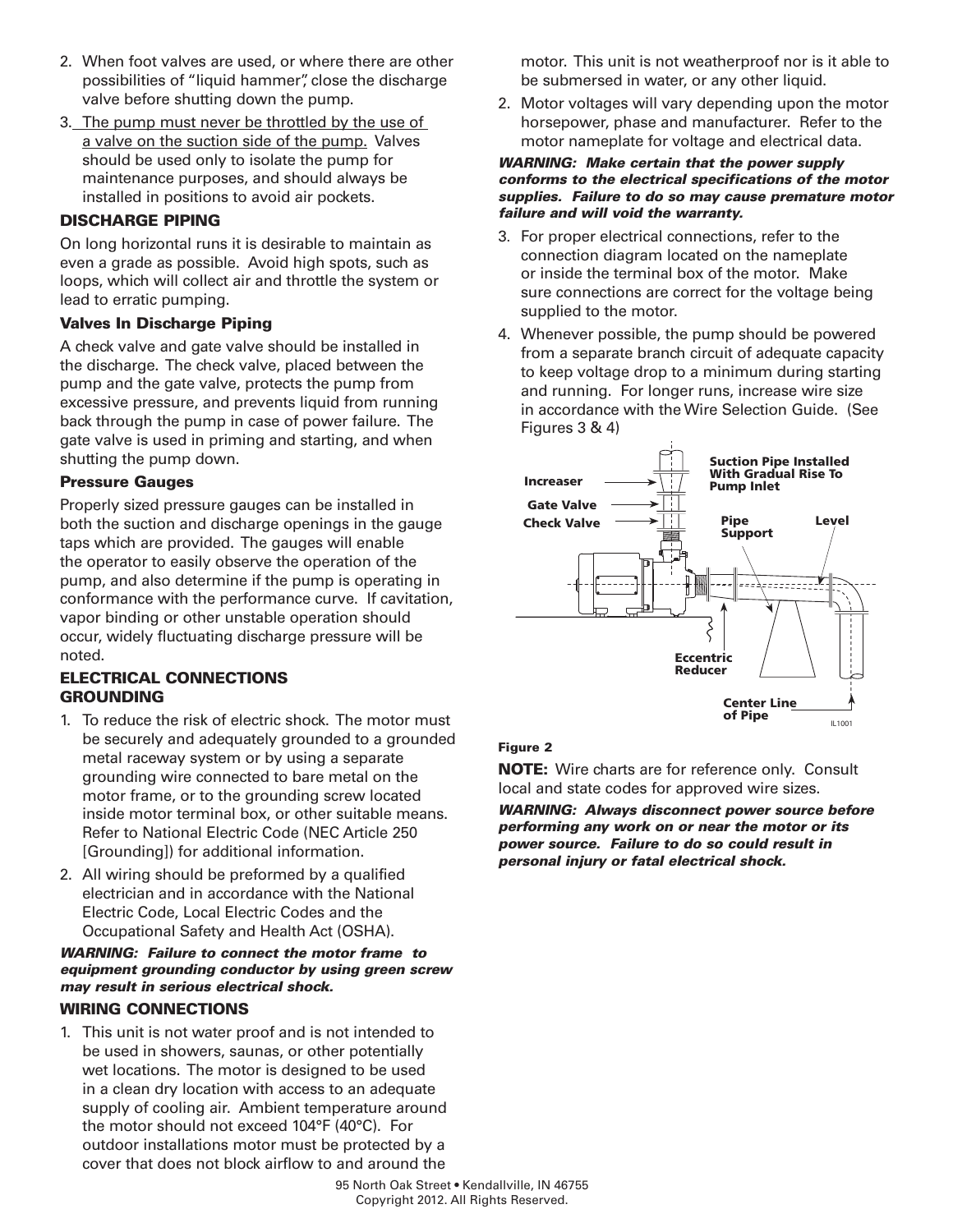| <b>SINGLE PHASE</b>                        |                            |                                     |    |      |        |                |  |  |  |
|--------------------------------------------|----------------------------|-------------------------------------|----|------|--------|----------------|--|--|--|
|                                            | <b>Distance From Motor</b> | <b>Recommended Copper Wire Size</b> |    |      |        |                |  |  |  |
| To Fuse Box Meter,<br>or Electrical Outlet |                            | 1HP<br>$1-1/2$ HP                   |    | 2 HP | $3$ HP | <b>5 HP</b>    |  |  |  |
| $100$ ft.                                  | 115V                       | 10                                  | 8  | 8    | ∗      |                |  |  |  |
|                                            | 230V                       | 14                                  | 12 | 10   | 8      | 6              |  |  |  |
| $150$ ft.                                  | 115V                       | 6                                   | 6  | 4    | ₩      |                |  |  |  |
|                                            | 230V                       | 12                                  | 12 | 10   | 8      | 4              |  |  |  |
| 200 ft.                                    | 115V                       | 6                                   | 6  | 4    | ∗      |                |  |  |  |
|                                            | 230V                       | 12                                  | 10 | 8    | 6      | 4              |  |  |  |
| $300$ ft.                                  | 115V                       | ∗                                   | ∗  | ₩    | ∗      |                |  |  |  |
|                                            | 230V                       | 12                                  | 6  | 6    | 4      | $\overline{2}$ |  |  |  |
| $500$ ft.                                  | 115V                       | ∗                                   | ∗  | ₩    | ∗      |                |  |  |  |
|                                            | 230V                       | 10                                  | 4  |      | 2      |                |  |  |  |

(\*) Not economical to run at 115V, use 230V.

Figure 3

| <b>THREE PHASE</b>                                                                               |      |                                     |                  |             |      |      |                  |  |  |
|--------------------------------------------------------------------------------------------------|------|-------------------------------------|------------------|-------------|------|------|------------------|--|--|
| <b>Distance From</b><br><b>Motor To Fuse</b><br><b>Box Meter, or</b><br><b>Electrical Outlet</b> |      | <b>Recommended Copper Wire Size</b> |                  |             |      |      |                  |  |  |
|                                                                                                  |      | 1HP                                 | $1 - 1/2$<br>HP. | <b>2 HP</b> | 3 HP | 5 HP | $7 - 1/2$<br>HP. |  |  |
| 100 ft.                                                                                          | 230V | 14                                  | 12               | 12          | 12   | 10   | 8                |  |  |
|                                                                                                  | 460V | 14                                  | 12               | 12          | 12   | 12   | 12               |  |  |
| 150 ft.                                                                                          | 230V | 14                                  | 12               | 12          | 10   | 8    | 6                |  |  |
|                                                                                                  | 460V | 14                                  | 12               | 12          | 12   | 12   | 12               |  |  |
| $200$ ft.                                                                                        | 230V | 14                                  | 12               | 12          | 10   | 8    | 6                |  |  |
|                                                                                                  | 460V | 14                                  | 12               | 12          | 12   | 12   | 12               |  |  |
| 300 ft.                                                                                          | 230V | 12                                  | 12               | 10          | 8    | 6    | 4                |  |  |
|                                                                                                  | 460V | 14                                  | 12               | 12          | 12   | 10   | 10               |  |  |
| 500 ft.                                                                                          | 230V | 10                                  | 10               | 8           | 6    | 4    | 2                |  |  |
|                                                                                                  | 460V | 14                                  | 12               | 12          | 10   | 8    | 8                |  |  |

Figure 4

#### MOTOR PROTECTION

#### *WARNING: Never examine, make wiring changes or touch the motor before disconnecting the main electrical supply switch.*

- 1. Motors may or may not have built-in thermal overload protection depending upon the horsepower size, phase, type and motor manufacturer. Refer to the motor nameplate for overload protection information. It is recommended that a properly sized magnetic or manual starter (both with properly sized heaters) be used with all motors. Install starters following instructions of the starter manufacturer. See Figure 8 & 9 for magnetic starter wiring diagram. See Figures 5, 6 & 7 for motor diagrams.
- 2. All motors (single and three phase) should be equipped with a correctly fused disconnect switch to provide protection. Consult Local or National Electrical Codes for proper fuse protection based on motor nameplate.
- 3. Under size wiring can cause motor failure (low voltage), frequent cut-out of motor overload protector, television interference and even fire. Make certain the wiring is adequately sized (Figure 3 & 4), well insulated and connected to a separate circuit outside the building in case of fire.

# 3 Phase



Figure 5 - Wiring Diagram for Baldor TEFC 3 Phase motors

# 3 Phase 1 Phase



القدري...<br>Figure 6 - Wiring Diagram for Franklin Electric TEFC 1 Phase and 3 Phase motors





IL1231

Figure 7 - Wiring Diagram for Marathon TEFC 3 Phase motors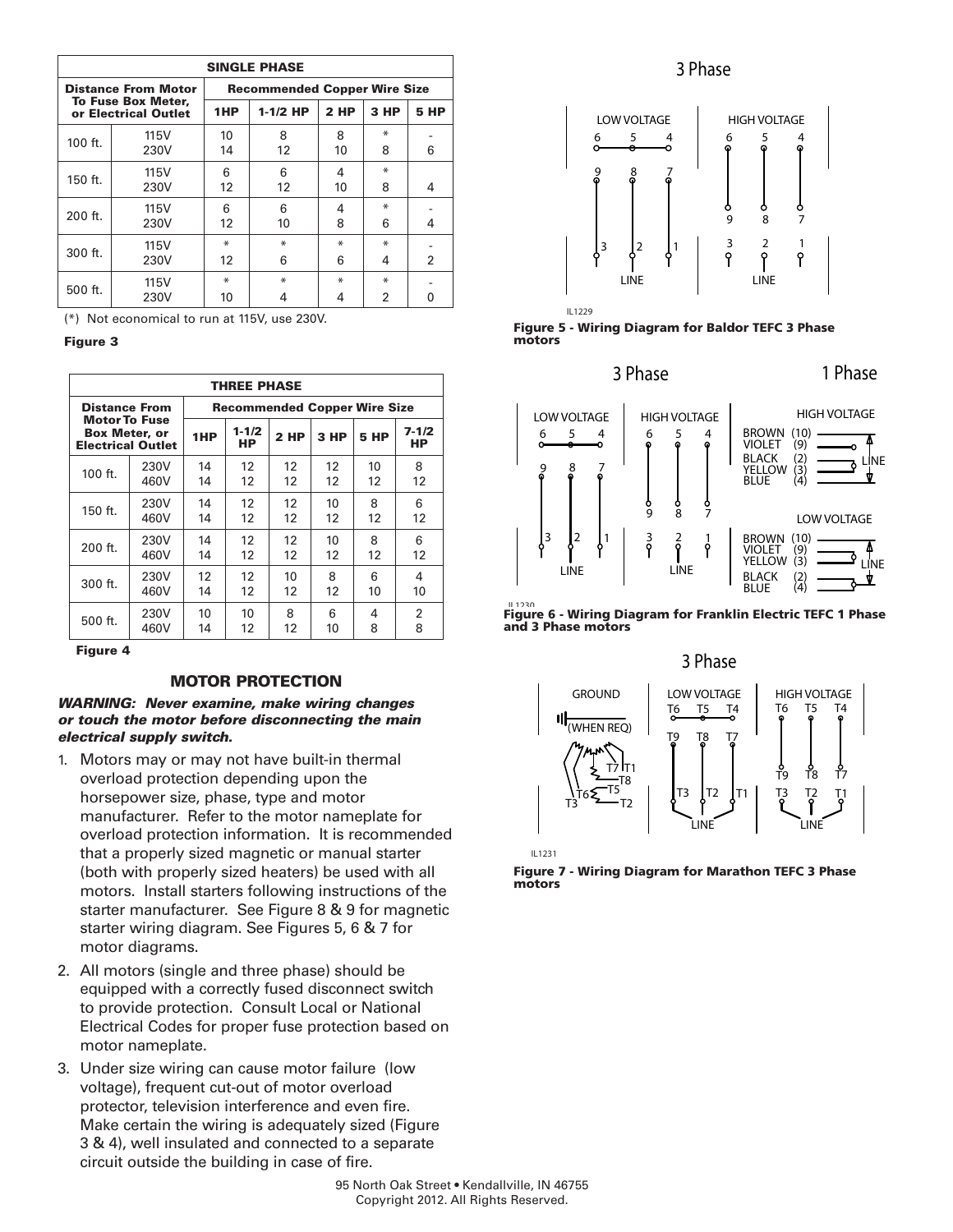







# **OPERATION** PRIOR TO STARTING

Before the pump is started initially, make the following inspections:

- Check Rotation Be sure that the pump operates in the direction indicated by the arrow on the pump casing, as serious damage can result if the pump is operated with incorrect rotation. Rotation is always counterclockwise facing the pump suction. Operating the pump in reverse rotation may cause extensive damage.
- Check all connections to motor and starting device with wiring diagram. Check voltage, phase and frequency on motor nameplate with line circuit.

#### *ALL PUMPS WITH 3 PHASE MOTORS MUST BE INSTALLED WITH A MAGNETIC STARTER WHICH PROVIDES 3-LEG PROTECTION FOR MOTOR. FAILURE TO USE CORRECT STARTER WILL VOID THE WARRANTY.*

# PRIMING

1. Before starting any centrifugal pump it is absolutely necessary that both the casing and suction pipe be completely filled with liquid. This priming can be accomplished by any of the following methods.

- 2. When the liquid supply level is above the center line of the pump, it is primed by opening the suction and discharge valves. The in flowing liquid will displace the air and fill the suction line, pump casing, and discharge line up to the level of supply.
- 3. Where the pump is operating with suction lift and the suction line is equipped with a foot valve, the system is filled with liquid by filling through the discharge piping.

# STARTING

- 1. Follow the steps below in the order indicated to start pump:
- Close gate valve in discharge line.
- Open gate valve in suction line.
- Turn on power to pump motor.
- 2. When pump is operating at full speed, immediately open the discharge gate valve slowly.
- 3. If the pump does not prime properly, or loses it prime during start-up it should be shut-down and the condition corrected before the procedure is repeated.

**NOTE:** The gate valve in the discharge line should always be closed when the pumps is started. The excessive current required by the motor to start under full load will in time cause motor trouble. A centrifugal pump primed and operated at full speed with the discharge gate valve closed usually requires much less power than when it is operating at its rated capacity and head with the discharge gate valve open.

# OPERATING CHECKS

After initial start-up:

- Check the pump and piping to assure there are no leaks.
- Check and record pressure gauge readings for future reference.
- Check and record voltage, amperage per phase.

# STOPPING PUMP

- 1. When stopping pump always close the discharge valve first.
- 2. Pump should never run for any length of time with both suction and discharge valves closed due to danger of building up pressures and temperatures.

# MAINTENANCE LUBRICATION

The pump and motor requires no lubrication. The ball bearings of the motor have been greased at the factory. Under normal operating conditions they should require no further greasing.

# FREEZING

Drain the entire system if there is danger of freezing. A drain plug is provided at the bottom of the pump case for this purpose.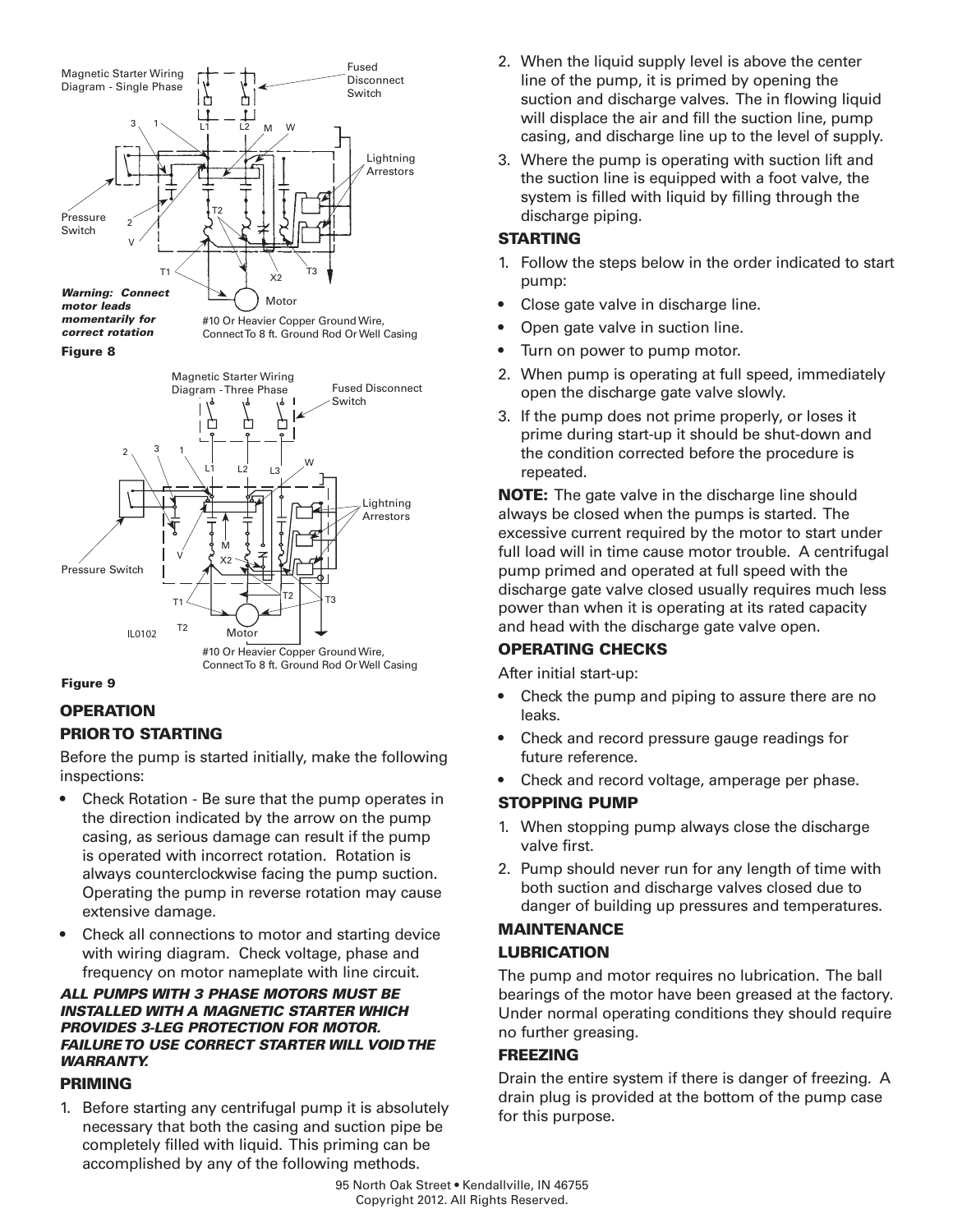#### ROTARY SHAFT SEAL

The mechanical shaft seal should be replaced if water is noticed around the motor shaft. Remove case and impeller and, using two screw drivers to pry on each side, remove seal stationary seat. Clean seat area of frame, install new stationary seat with ceramic surface facing out and slide new rotating element over shaft sleeve with hard carbon surface against ceramic seat. Be sure to keep all surfaces clean. Lubricating seal parts with water will help the installation of the seal. Reinstall impeller and pump case.

#### *CAUTION: Make certain that the power supply is disconnected before attempting to service the unit! Failure to do so could result in personal injury or fatal electrical shock.*

#### **MOTOR**

Keep motor clean and dry. It is drip-proof when installed horizontally and the windings are protected from excess humidity, but extreme conditions should be avoided when possible. If motor fails to run, be sure power is on, all switches or electrical controls are closed, fuses are in order and all electrical connection are tight. (Motor must be repaired by Authorized Repair Station under terms of guarantee.)

| <b>PROPERTIES OF WATER</b> |                                          |                            |       |  |  |  |  |
|----------------------------|------------------------------------------|----------------------------|-------|--|--|--|--|
| <b>Temperature</b><br>°F   | <b>Absolute Vapor</b><br><b>Pressure</b> | <b>Specific</b><br>Gravity |       |  |  |  |  |
|                            | <b>PSI</b>                               | <b>Ft. Water</b>           |       |  |  |  |  |
| 60                         | 0.26                                     | 0.59                       | 0.999 |  |  |  |  |
| 85                         | 0.60                                     | 1.4                        | 0.996 |  |  |  |  |
| 100                        | 0.95                                     | 2.2                        | 0.993 |  |  |  |  |
| 120                        | 1.69                                     | 3.9                        | 0.989 |  |  |  |  |
| 130                        | 2.22                                     | 5.0                        | 0.986 |  |  |  |  |
| 140                        | 2.89                                     | 6.8                        | 0.983 |  |  |  |  |
| 150                        | 3.72                                     | 8.8                        | 0.981 |  |  |  |  |
| 160                        | 4.74                                     | 11.2                       | 0.977 |  |  |  |  |
| 170                        | 5.99                                     | 14.2                       | 0.974 |  |  |  |  |
| 180                        | 7.51                                     | 17.8                       | 0.970 |  |  |  |  |
| 185                        | 8.38                                     | 20.0                       | 0.969 |  |  |  |  |
| 190                        | 9.34                                     | 22.3                       | 0.966 |  |  |  |  |
| 195                        | 10.38                                    | 24.9                       | 0.964 |  |  |  |  |
| 200                        | 11.53                                    | 27.6                       | 0.963 |  |  |  |  |
| 202                        | 12.01                                    | 28.8                       | 0.962 |  |  |  |  |
| 204                        | 12.51                                    | 30.0                       | 0.961 |  |  |  |  |
| 206                        | 13.03                                    | 31.2                       | 0.960 |  |  |  |  |
| 208                        | 13.57                                    | 32.6                       | 0.960 |  |  |  |  |
| 210                        | 14.12                                    | 33.9                       | 0.959 |  |  |  |  |
| 212                        | 14.70                                    | 35.4                       | 0.958 |  |  |  |  |
| 214                        | 15.29                                    | 37.0                       | 0.957 |  |  |  |  |
| 216                        | 15.90                                    | 38.4                       | 0.956 |  |  |  |  |
| 218                        | 16.54                                    | 40.0                       | 0.956 |  |  |  |  |
| 220                        | 17.19                                    | 41.6                       | 0.955 |  |  |  |  |
| 222                        | 17.86                                    | 43.3                       | 0.954 |  |  |  |  |
| 224                        | 18.56                                    | 45.0                       | 0.953 |  |  |  |  |
| 226                        | 19.28                                    | 46.8                       | 0.953 |  |  |  |  |
| 228                        | 20.02                                    | 48.6                       | 0.952 |  |  |  |  |
| 230                        | 20.78                                    | 50.5                       | 0.951 |  |  |  |  |
| 240                        | 24.97                                    | 61.0                       | 0.947 |  |  |  |  |
| 250                        | 29.83                                    | 73.2                       | 0.943 |  |  |  |  |
| 300                        | 67.00                                    | 168.6                      | 0.918 |  |  |  |  |
| 350                        | 134.60                                   | 349.0                      | 0.891 |  |  |  |  |

# FAILURE TO PUMP

If the motor runs, but no water is pumped, be sure pump is primed, that there are no air leaks in suction piping, that all gate valves are open and all check valves operate.

#### NET POSITIVE SUCTION HEAD (NPSH)

NPSH combines all of the factors limiting the suction side of a pump; internal pump losses, static suction lift, friction losses, vapor pressure and atmospheric conditions. It is important to differentiate between REQUIRED NPSH and AVAILABLE NPSH.

#### NPSH REQUIRED

REQUIRED NPSH is a factor designed into a pump and measurable in the test laboratory by the manufacturer. Testing facilities can determine losses in the suction piping, static lift and barometric pressures.

# NPSH AVAILABLE

1. The term for providing sufficient pressure on the suction, at the impeller eye, to prevent "boiling" is known as NPSH AVAILABLE. It is a function of the pumping system and consists of pressure on the liquid at its source, the elevation of the liquid with respect to the impeller center line, losses in the suction piping and vapor pressure of the liquid.

| <b>Altitude</b> | <b>Barometer</b><br><b>Inches</b> |             | <b>Atmospheric</b><br><b>Pressure</b> | <b>Boiling</b><br>Point °F |  |
|-----------------|-----------------------------------|-------------|---------------------------------------|----------------------------|--|
| (Feet)          | <b>Mercury</b>                    | <b>PSIA</b> | (ft. water)                           |                            |  |
| $-1000$         | 31.0                              | 15.2        | 32.5                                  | 213.8                      |  |
| $-500$          | 30.5                              | 15.0        | 34.6                                  | 212.9                      |  |
| 0.0             | 29.9                              | 14.7        | 33.9                                  | 212.0                      |  |
| $+500$          | 29.4                              | 14.4        | 33.3                                  | 211.1                      |  |
| $+1000$         | 28.9                              | 14.2        | 32.8                                  | 210.2                      |  |
| $+1500$         | 28.3                              | 13.9        | 32.1                                  | 209.3                      |  |
| $+2000$         | 27.8                              | 13.7        | 31.5                                  | 208.4                      |  |
| $+2500$         | 27.3                              | 13.4        | 31.0                                  | 207.4                      |  |
| $+3000$         | 26.8                              | 13.2        | 30.4                                  | 206.5                      |  |
| $+3500$         | 26.3                              | 12.9        | 29.8                                  | 205.6                      |  |
| $+4000$         | 25.8                              | 12.7        | 29.2                                  | 204.7                      |  |
| $+4500$         | 25.4                              | 12.4        | 28.8                                  | 203.8                      |  |
| $+5000$         | 24.9                              | 12.2        | 28.2                                  | 202.9                      |  |
| +5500           | 24.4                              | 12.0        | 27.6                                  | 201.9                      |  |
| $+6000$         | 24.0                              | 11.8        | 27.2                                  | 201.0                      |  |
| $+6500$         | 23.5                              | 11.5        | 26.7                                  | 200.1                      |  |
| $+7000$         | 23.1                              | 11.3        | 26.2                                  | 199.2                      |  |
| $+7500$         | 22.7                              | 11.1        | 25.7                                  | 198.3                      |  |
| $+8000$         | 22.2                              | 10.9        | 25.2                                  | 197.4                      |  |
| +8500           | 21.8                              | 10.7        | 24.7                                  | 169.5                      |  |
| $+9000$         | 21.4                              | 10.5        | 24.3                                  | 165.5                      |  |
| $+9500$         | 21.0                              | 10.3        | 23.8                                  | 194.6                      |  |
| $+10000$        | 20.6                              | 10.1        | 23.4                                  | 193.7                      |  |
| +15000          | 16.9                              | 8.3         | 19.2                                  | 184.0                      |  |

6 95 North Oak Street • Kendallville, IN 46755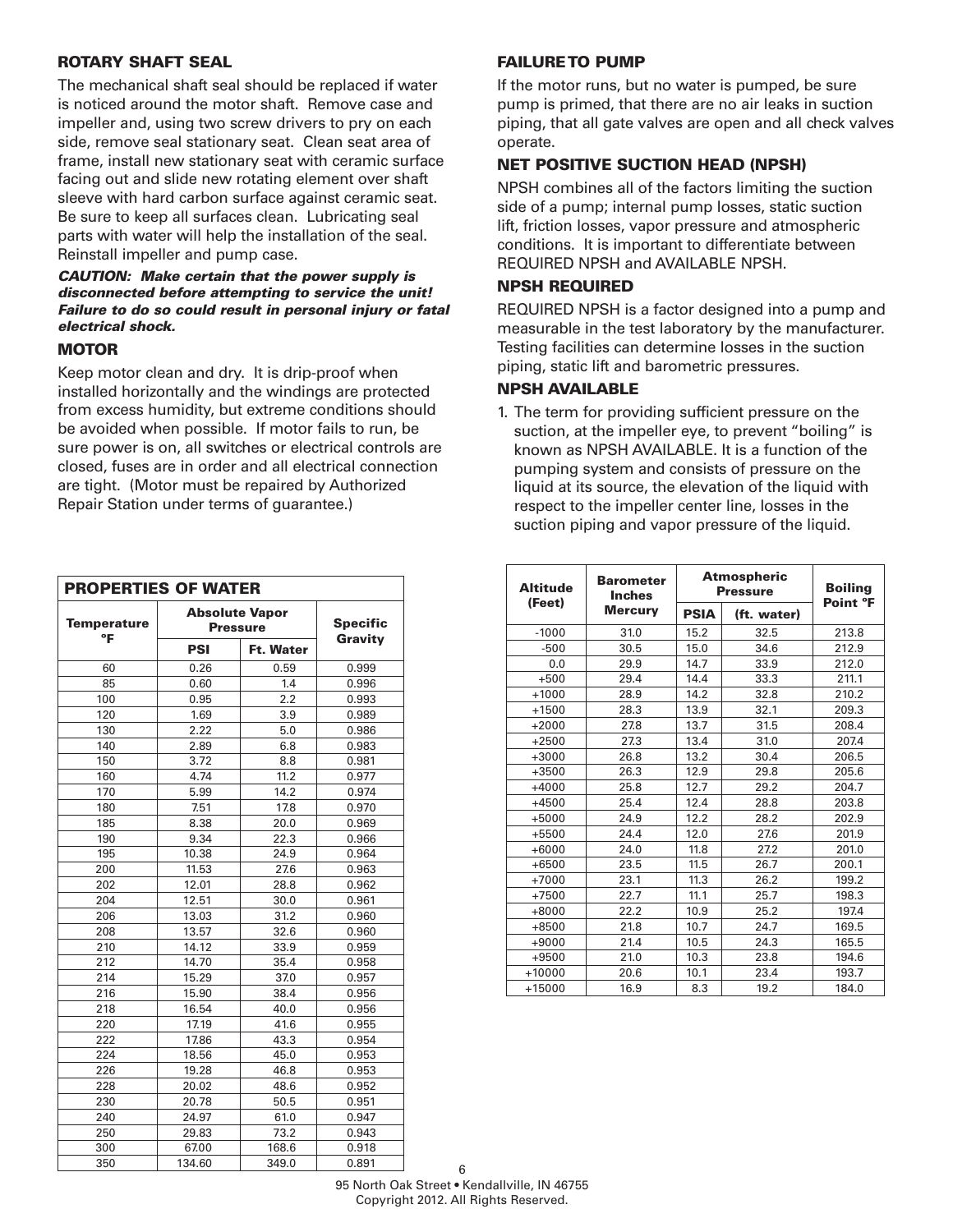2. If the available NPSH is not equal to, or greater than that required by the pump, it must be increased. This is usually done by increasing the static head, Hz.

# NPSH FORMULAS

# PROPOSED INSTALLATION

- 1. To calculate the NPSH available in a proposed application, the following formula is recommended:  $Hsv = Hp \pm Hz - Hf - Hvp$
- 2. Hsv-Available NPSH expressed in feet of fluid
- 3. Hp-Absolute pressure on the surface of the liquid where the pump tanks suction, expressed in feet. This

could be atmospheric pressure or vessel pressure (pressurized tank).

- 4. Hz-Static elevation of the liquid above, or below the center line of the impeller, expressed in feet.
- 5. Hf-Friction and entrance head loss in the suction piping, expressed in feet.
- 6. Hvp-Absolute vapor pressure of the fluid at the pumping temperature, expressed in feet of fluid.

|                                                                              | <b>Troubleshooting Chart</b>                                                                 |                                                                                                                                                          |  |  |  |  |  |
|------------------------------------------------------------------------------|----------------------------------------------------------------------------------------------|----------------------------------------------------------------------------------------------------------------------------------------------------------|--|--|--|--|--|
| <b>Possible Cause(s)</b><br><b>Symptom</b>                                   |                                                                                              | <b>Corrective Action</b>                                                                                                                                 |  |  |  |  |  |
| Low or no discharge                                                          | Incorrect rotation<br>1.                                                                     | Refer to wiring diagram<br>1.                                                                                                                            |  |  |  |  |  |
|                                                                              | 2. Insufficient inlet pressure or suction head<br>(NPSH Required)                            | Increase inlet pressure by adding more fluid to fluid<br>2.<br>source. (See Spec's for minimum NPSH Required)                                            |  |  |  |  |  |
|                                                                              | Total head too high<br>3.                                                                    | Lower discharge head<br>3.                                                                                                                               |  |  |  |  |  |
|                                                                              | Leak in suction line<br>4.                                                                   | Repair or replace<br>4.                                                                                                                                  |  |  |  |  |  |
|                                                                              | Impeller clogged or damaged<br>5.                                                            | Clean or replace<br>5.                                                                                                                                   |  |  |  |  |  |
|                                                                              | Wrong size piping<br>6.                                                                      | Make needed adjustments<br>6.                                                                                                                            |  |  |  |  |  |
|                                                                              | Casing gasket leaking<br>7.                                                                  | Replace gasket<br>7.                                                                                                                                     |  |  |  |  |  |
|                                                                              | Suction or discharge line valves closed<br>8.                                                | 8.<br>Open                                                                                                                                               |  |  |  |  |  |
|                                                                              | Mechanical seal leaking<br>9.                                                                | Replace<br>9.                                                                                                                                            |  |  |  |  |  |
| Loss of suction                                                              | Insufficient inlet pressure or suction head<br>1.<br>(NPSH Required)                         | Increase inlet pressure by adding more fluid to fluid<br>1.<br>source. (See Spec's for minimum NPSH Required)                                            |  |  |  |  |  |
|                                                                              | Clogged strainer<br>2.                                                                       | Clean or replace<br>2.                                                                                                                                   |  |  |  |  |  |
| Pump vibrates and/or<br>makes excessive noise                                | 1. Mounting plate or foundation not rigid<br>enough                                          | Reinforce<br>1.                                                                                                                                          |  |  |  |  |  |
|                                                                              | Foreign material in pump<br>2.                                                               | Clean<br>2.                                                                                                                                              |  |  |  |  |  |
|                                                                              | Damaged impeller<br>3.                                                                       | 3.<br>Replace                                                                                                                                            |  |  |  |  |  |
|                                                                              | <b>Cavitation present</b><br>4.                                                              | Check suction line for proper size and be sure valve is<br>4.<br>open. Remove excessive loops in suction line. (See Spec's<br>for minimum NPSH Required) |  |  |  |  |  |
| Pump leaks at shaft                                                          | Damaged or worn mechanical seal<br>1.                                                        | Replace<br>1.                                                                                                                                            |  |  |  |  |  |
|                                                                              | 2. Corrosion due to character of liquid<br>pumped                                            | Discontinue pumping liquid and consult factory<br>2.                                                                                                     |  |  |  |  |  |
| Pump will not start or                                                       | Improperly wired<br>1.                                                                       | Refer to wiring diagram<br>1.                                                                                                                            |  |  |  |  |  |
| run                                                                          | Blown fuse or open circuit breaker<br>2.                                                     | Replace fuse or close circuit breaker<br>2.                                                                                                              |  |  |  |  |  |
|                                                                              | Loose or broken wiring<br>3.                                                                 | Tighten connections and replace broken wiring<br>3.                                                                                                      |  |  |  |  |  |
|                                                                              | Impeller clogged<br>4.                                                                       | Clean<br>4.                                                                                                                                              |  |  |  |  |  |
|                                                                              | Motor shorted out<br>5.                                                                      | 5.<br>Replace                                                                                                                                            |  |  |  |  |  |
| Motor problems                                                               | Various<br>1.                                                                                | Consult qualified electrician<br>1.                                                                                                                      |  |  |  |  |  |
|                                                                              | Overloading motor. Too much water<br>2.<br>delivery                                          | Restrict outlet by closing down valve in discharge line<br>2.                                                                                            |  |  |  |  |  |
|                                                                              | Liquid heavier and more viscous than<br>3.<br>water                                          | 3.<br>Consult factory                                                                                                                                    |  |  |  |  |  |
|                                                                              | Seal binding<br>4.                                                                           | Replace<br>4.                                                                                                                                            |  |  |  |  |  |
|                                                                              | Rotor binding<br>5.                                                                          | Repair or replace<br>5.                                                                                                                                  |  |  |  |  |  |
|                                                                              | Voltage and frequency lower than rating<br>6.                                                | Reconnect to rated voltage and frequency<br>6.                                                                                                           |  |  |  |  |  |
|                                                                              | Defects in motor<br>7.                                                                       | 7.<br>Repair or replace                                                                                                                                  |  |  |  |  |  |
| Pinholes in the casting.<br>Liquid drips around seal<br>area but is not seal | Cavitation caused by insufficient<br>1.<br>inlet pressure or suction head (NPSH<br>Required) | Increase inlet pressure by adding a higher level of fluid<br>1.<br>to source or increasing inlet pressure. (See Spec's for<br>minimum NPSH Required)     |  |  |  |  |  |